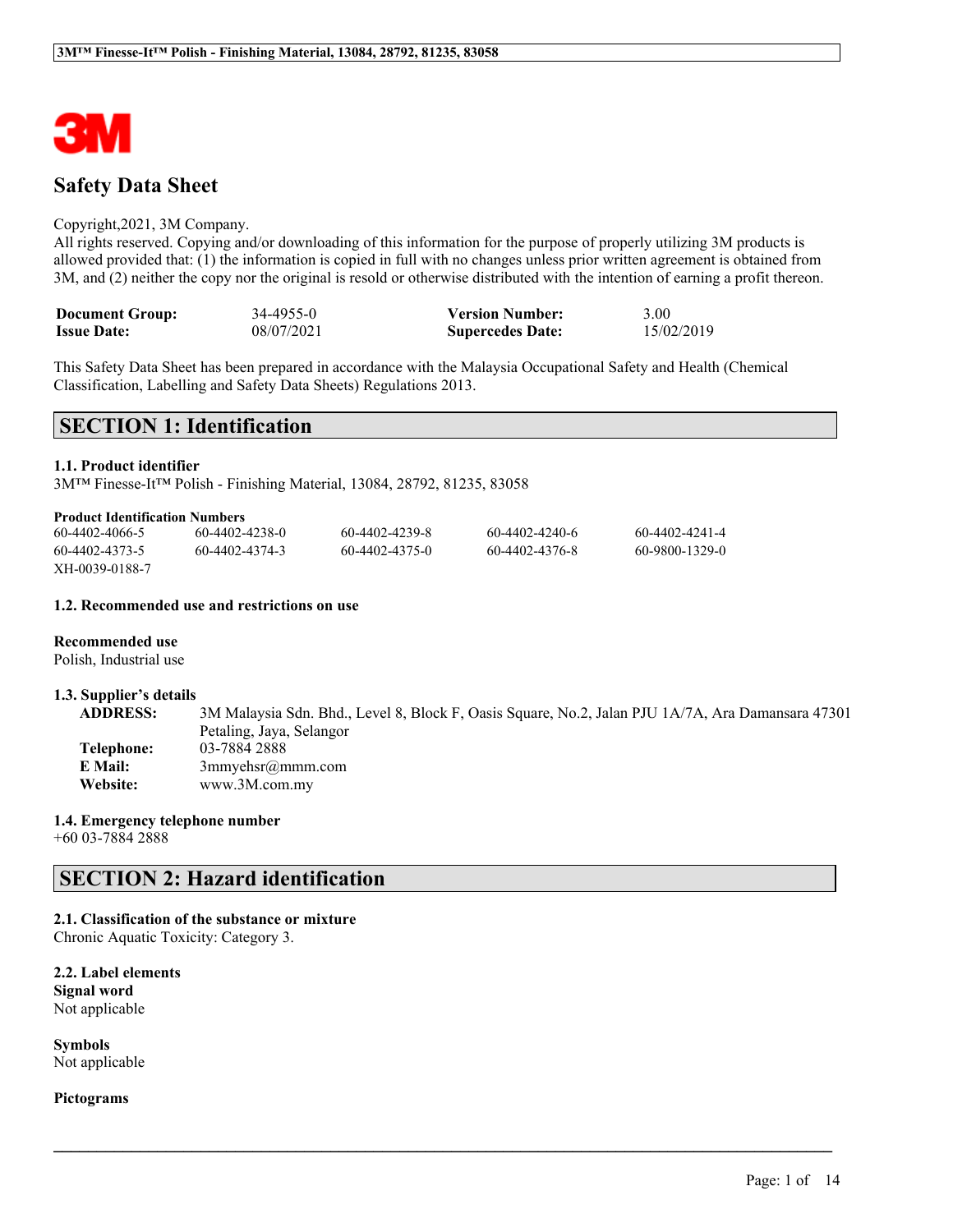Not applicable

**Hazard Statements:**

H412 Harmful to aquatic life with long lasting effects.

### **Precautionary statements**

**Disposal:**

P501 Dispose of contents/container in accordance with applicable local/regional/national/international regulations.

### **2.3. Other hazards**

Aspiration classification does not apply due to the viscosity of the product.

# **SECTION 3: Composition/information on ingredients**

This material is a mixture.

| Ingredient                                              | <b>C.A.S. No.</b> | $%$ by Wt                 |
|---------------------------------------------------------|-------------------|---------------------------|
| Water                                                   | 7732-18-5         | $40 - 70$                 |
| Hydrotreated Heavy Naptha (Petroleum)                   | 64742-48-9        | $10 - 15$                 |
| Aluminum Oxide (non-fibrous)                            | 1344-28-1         | $5 - 10$                  |
| Distillates (Petroleum), Acid Treated, Light 64742-14-9 |                   | $5 - 10$                  |
| Glycerin                                                | $56 - 81 - 5$     | $5 - 10$                  |
| Mineral Oil                                             | 8042-47-5         | $\mathbf{r} = \mathbf{r}$ |
| Light aromatic solvent naphtha (petroleum)              | 64742-95-6        | $0.3 - 0.7$               |
| 1,2-Benzisothiazolin-3-One                              | 2634-33-5         | $0.01 - 0.1$              |

Any remaining components do not contribute to the hazards of this material.

# **SECTION 4: First aid measures**

#### **4.1. Description of first aid measures**

**Inhalation:**

No need for first aid is anticipated.

### **Skin Contact:**

Wash with soap and water. If signs/symptoms develop, get medical attention.

### **Eye Contact:**

No need for first aid is anticipated.

### **If Swallowed:**

Rinse mouth. If you feel unwell, get medical attention.

### **4.2. Most important symptoms and effects, both acute and delayed**

No critical symptoms or effects. See Section 11.1, information on toxicological effects.

#### **4.3. Indication of any immediate medical attention and special treatment required** Not applicable.

# **SECTION 5: Fire-fighting measures**

### **5.1. Suitable extinguishing media**

In case of fire: Use a fire fighting agent suitable for ordinary combustible material such as water or foam to extinguish.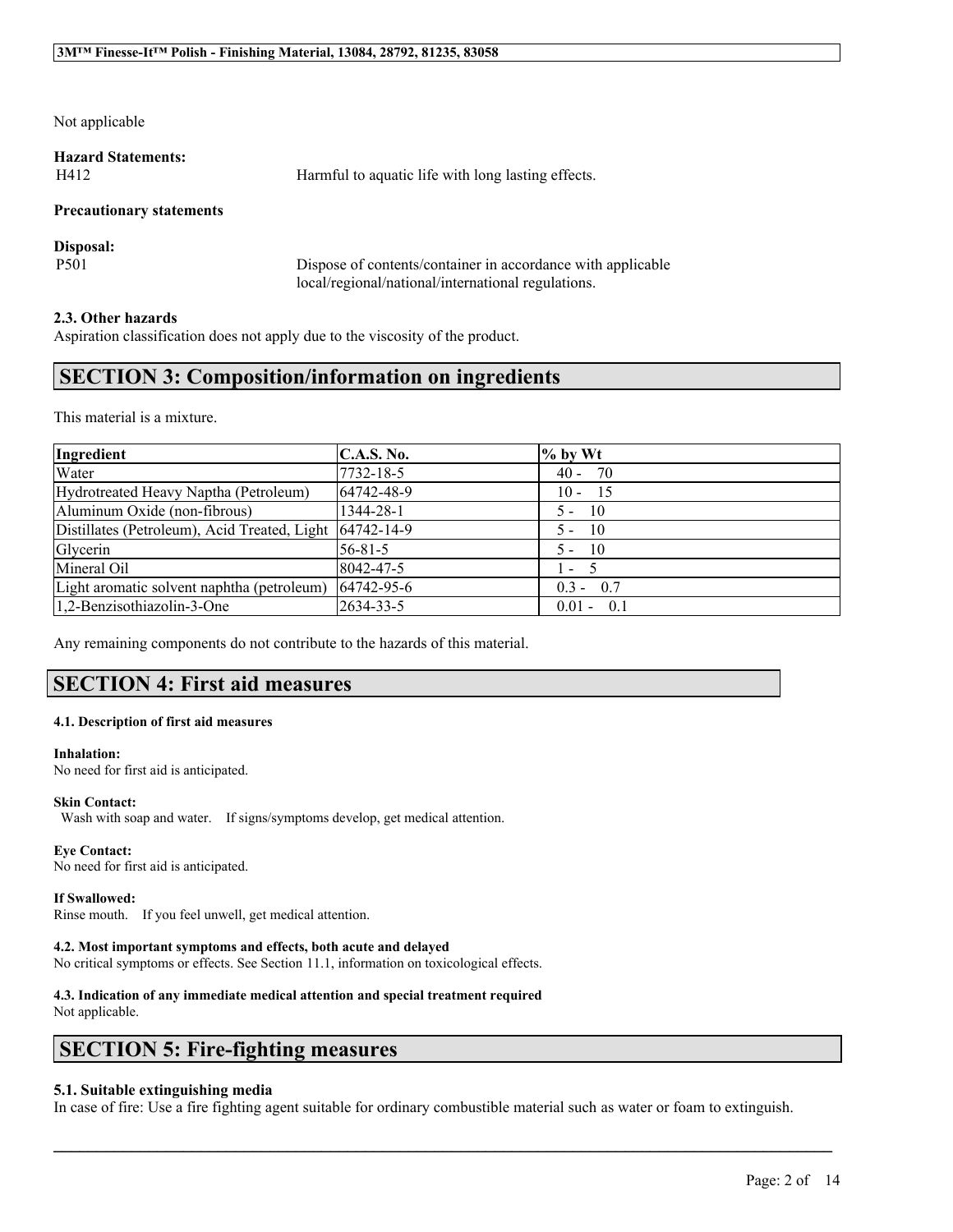### **5.2. Special hazards arising from the substance or mixture**

Closed containers exposed to heat from fire may build pressure and explode.

### **Hazardous Decomposition or By-Products**

| <b>Substance</b> | <b>Condition</b>  |
|------------------|-------------------|
| Carbon monoxide  | During Combustion |
| Carbon dioxide   | During Combustion |

### **5.3. Special protective actions for fire-fighters**

Water may not effectively extinguish fire; however, it should be used to keep fire-exposed containers and surfaces cool and prevent explosive rupture. Wear full protective clothing, including helmet, self-contained, positive pressure or pressure demand breathing apparatus, bunker coat and pants, bands around arms, waist and legs, face mask, and protective covering for exposed areas of the head.

# **SECTION 6: Accidental release measures**

## **6.1. Personal precautions, protective equipment and emergency procedures**

Evacuate area. Ventilate the area with fresh air. For large spill, or spills in confined spaces, provide mechanical ventilation to disperse or exhaust vapors, in accordance with good industrial hygiene practice. Refer to other sections of this SDS for information regarding physical and health hazards, respiratory protection, ventilation, and personal protective equipment.

## **6.2. Environmental precautions**

Avoid release to the environment. For larger spills, cover drains and build dikes to prevent entry into sewer systems or bodies of water.

## **6.3. Methods and material for containment and cleaning up**

Contain spill. Working from around the edges of the spill inward, cover with bentonite, vermiculite, or commercially available inorganic absorbent material. Mix in sufficient absorbent until it appears dry. Remember, adding an absorbent material does not remove a physical, health, or environmental hazard. Collect as much of the spilled material as possible. Place in a closed container approved for transportation by appropriate authorities. Clean up residue with an appropriate solvent selected by a qualified and authorized person. Ventilate the area with fresh air. Read and follow safety precautions on the solvent label and SDS. Seal the container. Dispose of collected material as soon as possible in accordance with applicable local/regional/national/international regulations.

# **SECTION 7: Handling and storage**

# **7.1. Precautions for safe handling**

Do not eat, drink or smoke when using this product. Wash thoroughly after handling. Avoid release to the environment. Avoid contact with oxidizing agents (eg. chlorine, chromic acid etc.)

### **7.2. Conditions for safe storage including any incompatibilities**

Store away from oxidizing agents.

# **SECTION 8: Exposure controls/personal protection**

# **8.1. Control parameters**

### **Occupational exposure limits**

If a component is disclosed in section 3 but does not appear in the table below, an occupational exposure limit is not available for the component.

| Ingredient                   | <b>C.A.S. No.</b> Agency | Limit tvpe                                   | <b>Additional Comments</b> |
|------------------------------|--------------------------|----------------------------------------------|----------------------------|
| Aluminum Oxide (non-fibrous) | 1344-28-1                | Malaysia OELs   TWA (proposed) (8 hours): 10 |                            |
|                              |                          | mg/m3                                        |                            |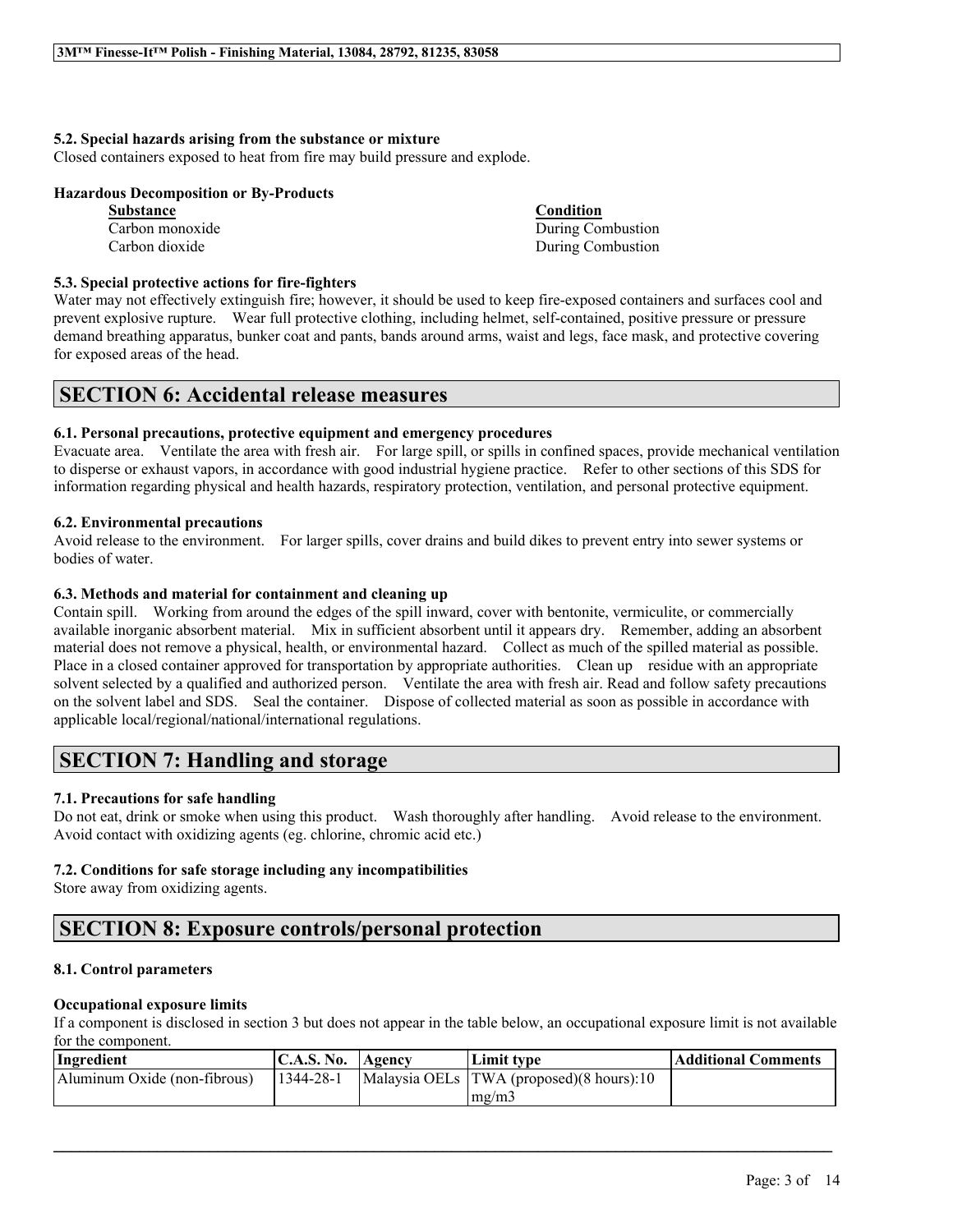| Aluminum, insoluble compounds | 1344-28-1     | <b>ACGIH</b>  | TWA(respirable fraction):1                   | A4: Not class. as human |
|-------------------------------|---------------|---------------|----------------------------------------------|-------------------------|
|                               |               |               | mg/m3                                        | carcin                  |
| DUST, INERT OR NUISANCE       | $56 - 81 - 5$ | Malaysia OELs | TWA (proposed)(respirable                    |                         |
|                               |               |               | particles)(8 hours):3                        |                         |
|                               |               |               | $mg/m3$ ; TWA                                |                         |
|                               |               |               | $\alpha$ (proposed)(Inhalable                |                         |
|                               |               |               | particulate)(8 hours): $10 \text{ mg/m}$ 3   |                         |
| Glycerin                      | $56 - 81 - 5$ |               | Malaysia OELs $ TWA$ (as mist) (8 hours): 10 |                         |
|                               |               |               | mg/m3                                        |                         |
| MINERAL OILS, HIGHLY-         | 8042-47-5     | <b>ACGIH</b>  | TWA(inhalable fraction):5                    | A4: Not class. as human |
| <b>REFINED OILS</b>           |               |               | mg/m3                                        | carcin                  |
| OIL MIST, MINERAL             | 8042-47-5     | Malaysia OELs | TWA(as mist)(8 hours):5                      |                         |
|                               |               |               | mg/m3                                        |                         |

ACGIH : American Conference of Governmental Industrial Hygienists

CMRG : Chemical Manufacturer's Recommended Guidelines

Malaysia OELs : Malaysia. Occupational Safety and Health (Use and Standards of Exposure of Chemicals Hazardous to Health) Regulations

TWA: Time-Weighted-Average

STEL: Short Term Exposure Limit

CEIL: Ceiling

### **8.2. Exposure controls**

### **8.2.1. Engineering controls**

Use general dilution ventilation and/or local exhaust ventilation to control airborne exposures to below relevant Exposure Limits and/or control dust/fume/gas/mist/vapors/spray. If ventilation is not adequate, use respiratory protection equipment.

### **8.2.2. Personal protective equipment (PPE)**

### **Eye/face protection**

None required.

### **Skin/hand protection**

Select and use gloves and/or protective clothing approved to relevant local standards to prevent skin contact based on the results of an exposure assessment. Selection should be based on use factors such as exposure levels, concentration of the substance or mixture, frequency and duration, physical challenges such as temperature extremes, and other use conditions. Consult with your glove and/or protective clothing manufacturer for selection of appropriate compatible gloves/protective clothing. Note: Nitrile gloves may be worn over polymer laminate gloves to improve dexterity. Gloves made from the following material(s) are recommended: Polymer laminate

When only incidental contact is anticipated, alternative glove material(s) may be used. If contact with the glove does occur, remove immediately and replace with a set of new gloves. For incidental contact, gloves made of the following material(s) may be used:Nitrile Rubber

### **Respiratory protection**

None required.

# **SECTION 9: Physical and chemical properties**

### **9.1. Information on basic physical and chemical properties**

| <b>Physical state</b>                             | Liquid            |
|---------------------------------------------------|-------------------|
| <b>Color</b>                                      | White             |
| Odor                                              | Slight Odor       |
| <b>Odor threshold</b>                             | No Data Available |
| pН                                                | $8.3 - 9$         |
| Melting point/Freezing point                      | No Data Available |
| Boiling point/Initial boiling point/Boiling range | 100 °C            |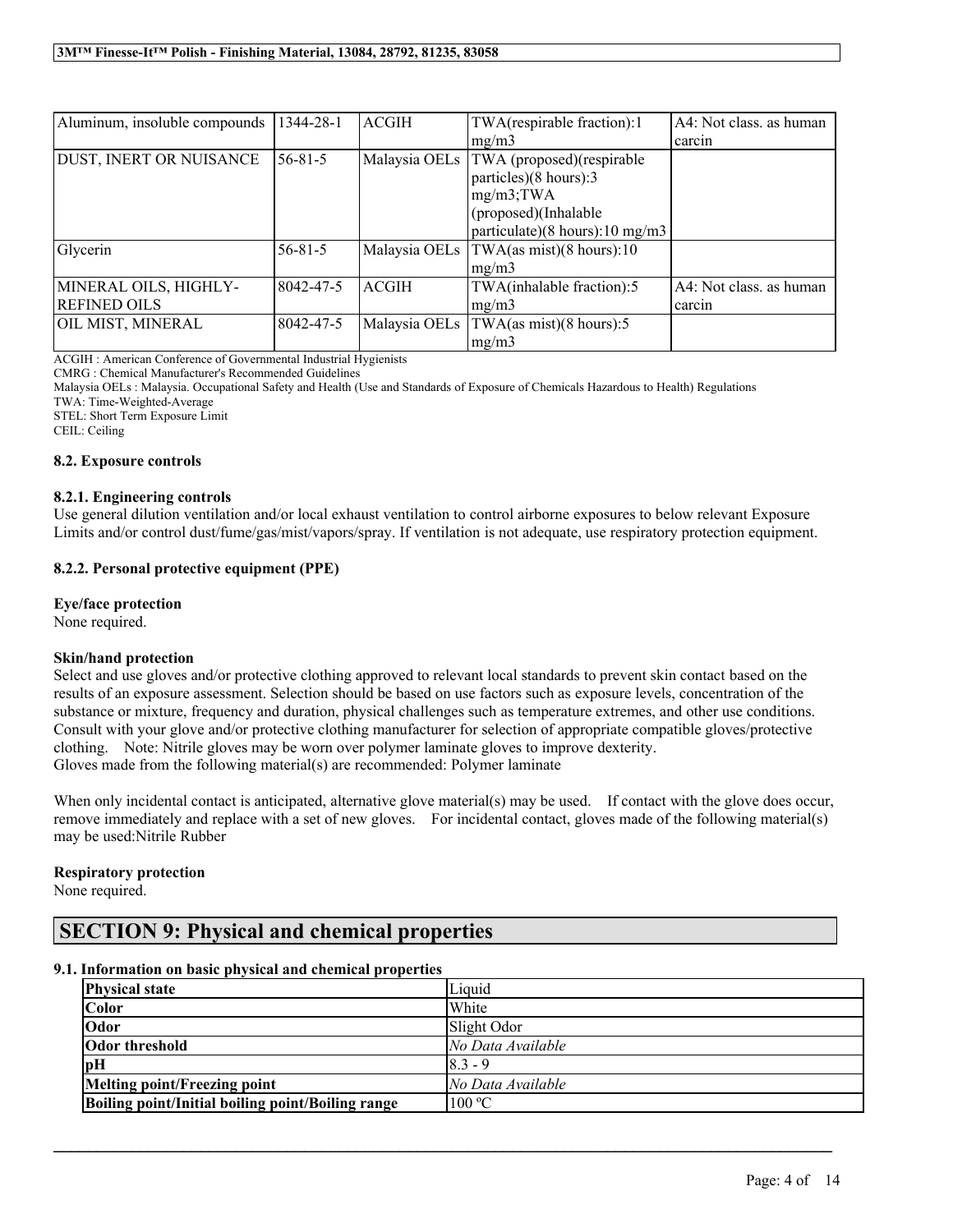| <b>Flash Point</b>                                 | <sup>o</sup> C [ <i>Test Method</i> :Tagliabue<br>$>=93.3$<br>Closed<br>Cup] |  |  |
|----------------------------------------------------|------------------------------------------------------------------------------|--|--|
|                                                    | [Details:Conditions: Flame applied at 2 degree intervals]                    |  |  |
| <b>Evaporation rate</b>                            | $[RefStd:ETHER=1]$<br>4.4                                                    |  |  |
| <b>Flammability (solid, gas)</b>                   | Not Applicable                                                               |  |  |
| <b>Flammable Limits(LEL)</b>                       | $0.8\%$                                                                      |  |  |
| <b>Flammable Limits(UEL)</b>                       | $6\%$                                                                        |  |  |
| <b>Vapor Pressure</b>                              | No Data Available                                                            |  |  |
| <b>Vapor Density and/or Relative Vapor Density</b> | [ $RefStd:AIR=1$ ]                                                           |  |  |
| <b>Density</b>                                     | $1 - 1$ kg/l                                                                 |  |  |
| <b>Relative Density</b>                            | 0.98 - 1.01 [Ref Std: WATER=1]                                               |  |  |
| <b>Water solubility</b>                            | Negligible                                                                   |  |  |
| Solubility- non-water                              | No Data Available                                                            |  |  |
| Partition coefficient: n-octanol/water             | No Data Available                                                            |  |  |
| <b>Autoignition temperature</b>                    | No Data Available                                                            |  |  |
| <b>Decomposition temperature</b>                   | No Data Available                                                            |  |  |
| <b>Viscosity/Kinematic Viscosity</b>               | $10,000 - 16,500$ mPa-s                                                      |  |  |
| <b>Volatile Organic Compounds</b>                  | 20.8 % weight [Details: Calculated]                                          |  |  |
| <b>Percent volatile</b>                            | 84.9 % weight [Details:Calculated including water]                           |  |  |
| <b>VOC Less H2O &amp; Exempt Solvents</b>          | 566.3 g/l [Details: Calculated]                                              |  |  |
| Molecular weight                                   | No Data Available                                                            |  |  |

## **Nanoparticles**

This material contains nanoparticles.

# **SECTION 10: Stability and reactivity**

### **10.1. Reactivity**

This material may be reactive with certain agents under certain conditions - see the remaining headings in this section.

# **10.2. Chemical stability**

Stable.

### **10.3. Possibility of hazardous reactions**

Hazardous polymerization will not occur.

# **10.4. Conditions to avoid**

None known.

# **10.5. Incompatible materials**

Strong oxidizing agents

# **10.6. Hazardous decomposition products**

**Substance Condition**

None known.

Refer to section 5.2 for hazardous decomposition products during combustion.

# **SECTION 11: Toxicological information**

The information below may not be consistent with the material classification in Section 2 if specific ingredient **classifications are mandated by a competent authority. In addition, toxicological data on ingredients may not be** reflected in the material classification and/or the signs and symptoms of exposure, because an ingredient may be present below the threshold for labeling, an ingredient may not be available for exposure, or the data may not be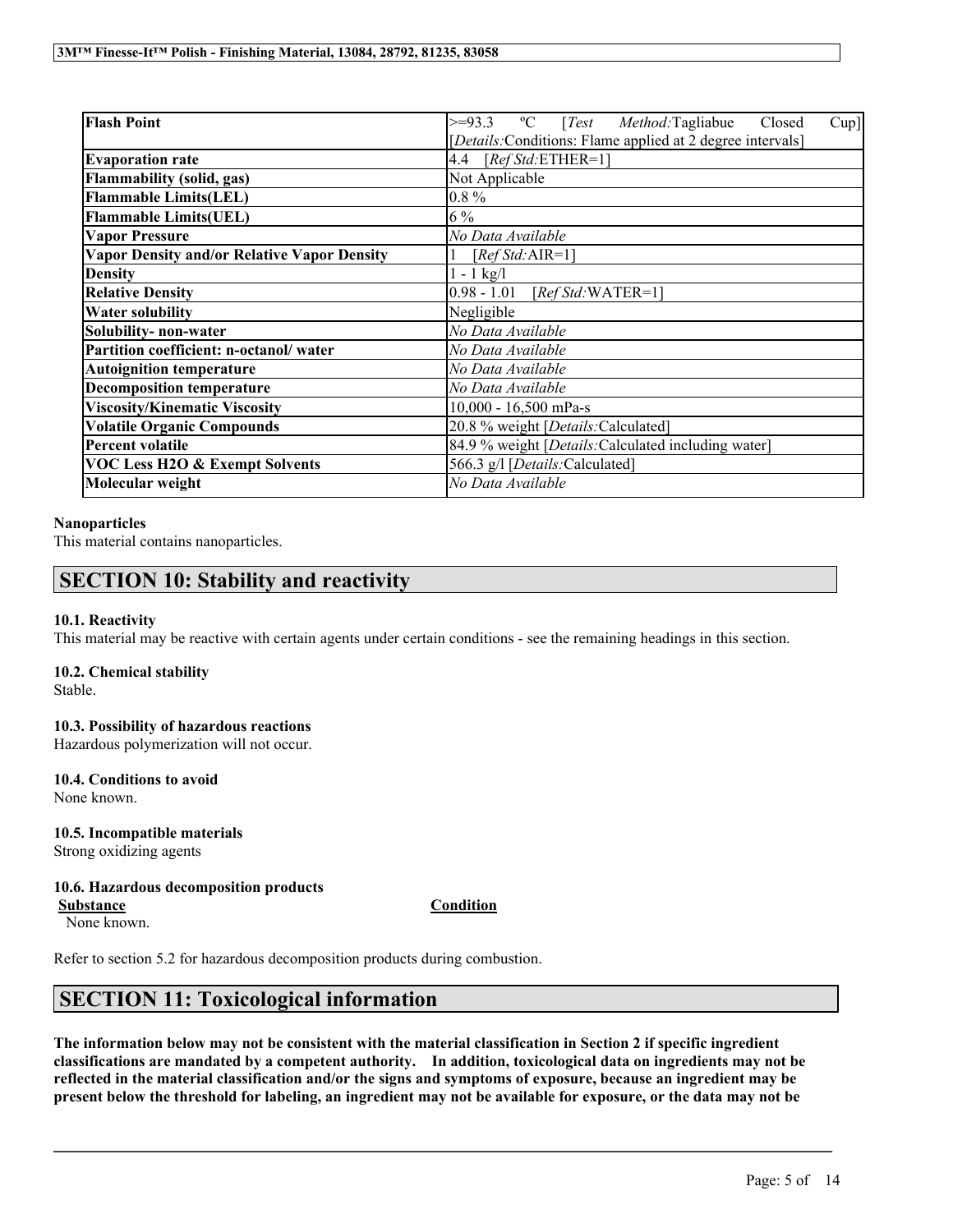**relevant to the material as a whole.**

## **11.1. Information on Toxicological effects**

### **Signs and Symptoms of Exposure**

## Based on test data and/or information on the components, this material may produce the following health effects:

### **Inhalation:**

No known health effects.

## **Skin Contact:**

Mild Skin Irritation: Signs/symptoms may include localized redness, swelling, itching, and dryness.

## **Eye Contact:**

Contact with the eyes during product use is not expected to result in significant irritation.

### **Ingestion:**

Gastrointestinal Irritation: Signs/symptoms may include abdominal pain, stomach upset, nausea, vomiting and diarrhea.

## **Toxicological Data**

If a component is disclosed in section 3 but does not appear in a table below, either no data are available for that endpoint or the data are not sufficient for classification.

### **Acute Toxicity**

| Name                                         | Route                  | <b>Species</b> | Value                                             |
|----------------------------------------------|------------------------|----------------|---------------------------------------------------|
| Overall product                              | Inhalation-            |                | No data available; calculated ATE > 50 mg/l       |
|                                              | Vapor $(4 \text{ hr})$ |                |                                                   |
| Overall product                              | Ingestion              |                | No data available; calculated $ATE > 5,000$ mg/kg |
| Hydrotreated Heavy Naptha (Petroleum)        | Inhalation-            | Professio      | LC50 estimated to be 20 - 50 mg/l                 |
|                                              | Vapor                  | nal            |                                                   |
|                                              |                        | judgeme        |                                                   |
|                                              |                        | nt             |                                                   |
| Hydrotreated Heavy Naptha (Petroleum)        | Dermal                 | Rabbit         | $LD50 > 5,000$ mg/kg                              |
| Hydrotreated Heavy Naptha (Petroleum)        | Ingestion              | Rat            | $LD50 > 5,000$ mg/kg                              |
| Distillates (Petroleum), Acid Treated, Light | Inhalation-            | Professio      | LC50 estimated to be 20 - 50 mg/l                 |
|                                              | Vapor                  | nal            |                                                   |
|                                              |                        | judgeme        |                                                   |
|                                              |                        | nt             |                                                   |
| Distillates (Petroleum), Acid Treated, Light | Dermal                 | Rabbit         | $LD50 > 5,000$ mg/kg                              |
| Distillates (Petroleum), Acid Treated, Light | Ingestion              | Rat            | $LD50 > 5,000$ mg/kg                              |
| Aluminum Oxide (non-fibrous)                 | Dermal                 |                | LD50 estimated to be $> 5,000$ mg/kg              |
| Aluminum Oxide (non-fibrous)                 | Inhalation-            | Rat            | $LC50 > 2.3$ mg/l                                 |
|                                              | Dust/Mist              |                |                                                   |
|                                              | (4 hours)              |                |                                                   |
| Aluminum Oxide (non-fibrous)                 | Ingestion              | Rat            | $\overline{\text{LD}}$ 50 > 5,000 mg/kg           |
| Glycerin                                     | Dermal                 | Rabbit         | LD50 estimated to be $> 5,000$ mg/kg              |
| Glycerin                                     | Ingestion              | Rat            | $LD50 > 5,000$ mg/kg                              |
| Mineral Oil                                  | Dermal                 | Rabbit         | $LD50 > 2,000$ mg/kg                              |
| Mineral Oil                                  | Ingestion              | Rat            | $LD50 > 5,000$ mg/kg                              |
| Light aromatic solvent naphtha (petroleum)   | Dermal                 | Rabbit         | $LD50 > 2,000$ mg/kg                              |
| Light aromatic solvent naphtha (petroleum)   | Inhalation-            | Rat            | $LC50 > 5.2$ mg/l                                 |
|                                              | Vapor (4               |                |                                                   |
|                                              | hours)                 |                |                                                   |
| Light aromatic solvent naphtha (petroleum)   | Ingestion              | Rat            | $LD50 > 5,000$ mg/kg                              |
| 1.2-Benzisothiazolin-3-One                   | Dermal                 | Rat            | $LD50 > 2,000$ mg/kg                              |
| 1.2-Benzisothiazolin-3-One                   | Ingestion              | Rat            | $\overline{LD50}$ 454 mg/kg                       |

 $\mathcal{L}_\mathcal{L} = \mathcal{L}_\mathcal{L} = \mathcal{L}_\mathcal{L} = \mathcal{L}_\mathcal{L} = \mathcal{L}_\mathcal{L} = \mathcal{L}_\mathcal{L} = \mathcal{L}_\mathcal{L} = \mathcal{L}_\mathcal{L} = \mathcal{L}_\mathcal{L} = \mathcal{L}_\mathcal{L} = \mathcal{L}_\mathcal{L} = \mathcal{L}_\mathcal{L} = \mathcal{L}_\mathcal{L} = \mathcal{L}_\mathcal{L} = \mathcal{L}_\mathcal{L} = \mathcal{L}_\mathcal{L} = \mathcal{L}_\mathcal{L}$ 

 $ATE = acute$  toxicity estimate

## **Skin Corrosion/Irritation**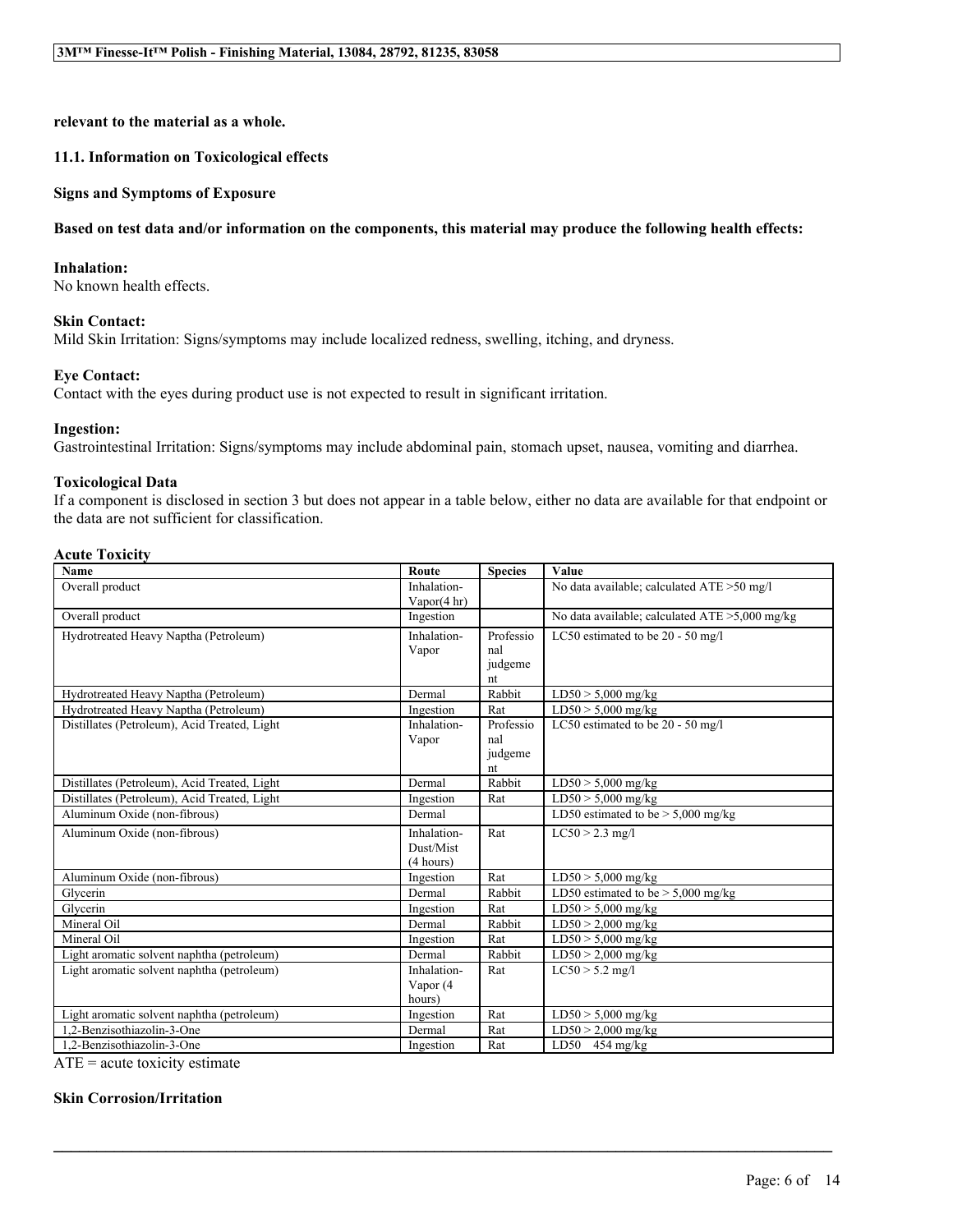| Name                                         | <b>Species</b> | Value                     |
|----------------------------------------------|----------------|---------------------------|
|                                              |                |                           |
| Hydrotreated Heavy Naptha (Petroleum)        | Rabbit         | Mild irritant             |
| Distillates (Petroleum), Acid Treated, Light | Rabbit         | Minimal irritation        |
| Aluminum Oxide (non-fibrous)                 | Rabbit         | No significant irritation |
| Glycerin                                     | Rabbit         | No significant irritation |
| Mineral Oil                                  | Rabbit         | No significant irritation |
| Light aromatic solvent naphtha (petroleum)   | Rabbit         | Irritant                  |
| 1.2-Benzisothiazolin-3-One                   | Rabbit         | No significant irritation |

# **Serious Eye Damage/Irritation**

| Name                                         | <b>Species</b> | Value                     |
|----------------------------------------------|----------------|---------------------------|
|                                              |                |                           |
| Hydrotreated Heavy Naptha (Petroleum)        | Rabbit         | Mild irritant             |
| Distillates (Petroleum), Acid Treated, Light | Rabbit         | Mild irritant             |
| Aluminum Oxide (non-fibrous)                 | Rabbit         | No significant irritation |
| Glycerin                                     | Rabbit         | No significant irritation |
| Mineral Oil                                  | Rabbit         | Mild irritant             |
| Light aromatic solvent naphtha (petroleum)   | Rabbit         | Mild irritant             |
| 1.2-Benzisothiazolin-3-One                   | Rabbit         | Corrosive                 |

### **Sensitization:**

# **Skin Sensitization**

| Name                                         | <b>Species</b> | Value          |
|----------------------------------------------|----------------|----------------|
|                                              |                |                |
| Hydrotreated Heavy Naptha (Petroleum)        | Guinea         | Not classified |
|                                              | pig            |                |
| Distillates (Petroleum), Acid Treated, Light | Guinea         | Not classified |
|                                              | pig            |                |
| Glycerin                                     | Guinea         | Not classified |
|                                              | pig            |                |
| Mineral Oil                                  | Guinea         | Not classified |
|                                              | pig            |                |
| Light aromatic solvent naphtha (petroleum)   | Guinea         | Not classified |
|                                              | pig            |                |
| 1,2-Benzisothiazolin-3-One                   | Guinea         | Sensitizing    |
|                                              | pig            |                |

# **Respiratory Sensitization**

For the component/components, either no data are currently available or the data are not sufficient for classification.

# **Germ Cell Mutagenicity**

| Name                                         | Route    | Value                                                                           |
|----------------------------------------------|----------|---------------------------------------------------------------------------------|
|                                              |          |                                                                                 |
| Hydrotreated Heavy Naptha (Petroleum)        | In Vitro | Not mutagenic                                                                   |
| Hydrotreated Heavy Naptha (Petroleum)        | In vivo  | Not mutagenic                                                                   |
| Distillates (Petroleum), Acid Treated, Light | In Vitro | Not mutagenic                                                                   |
| Distillates (Petroleum), Acid Treated, Light | In vivo  | Not mutagenic                                                                   |
| Aluminum Oxide (non-fibrous)                 | In Vitro | Not mutagenic                                                                   |
| Mineral Oil                                  | In Vitro | Not mutagenic                                                                   |
| 1,2-Benzisothiazolin-3-One                   | In vivo  | Not mutagenic                                                                   |
| 1.2-Benzisothiazolin-3-One                   | In Vitro | Some positive data exist, but the data are not<br>sufficient for classification |

## **Carcinogenicity**

| Name                                         | Route      | <b>Species</b> | Value            |
|----------------------------------------------|------------|----------------|------------------|
| Hydrotreated Heavy Naptha (Petroleum)        | Not        | <b>Not</b>     | Not carcinogenic |
|                                              | Specified  | available      |                  |
| Distillates (Petroleum), Acid Treated, Light | Not        | <b>Not</b>     | Not carcinogenic |
|                                              | Specified  | available      |                  |
| Aluminum Oxide (non-fibrous)                 | Inhalation | Rat            | Not carcinogenic |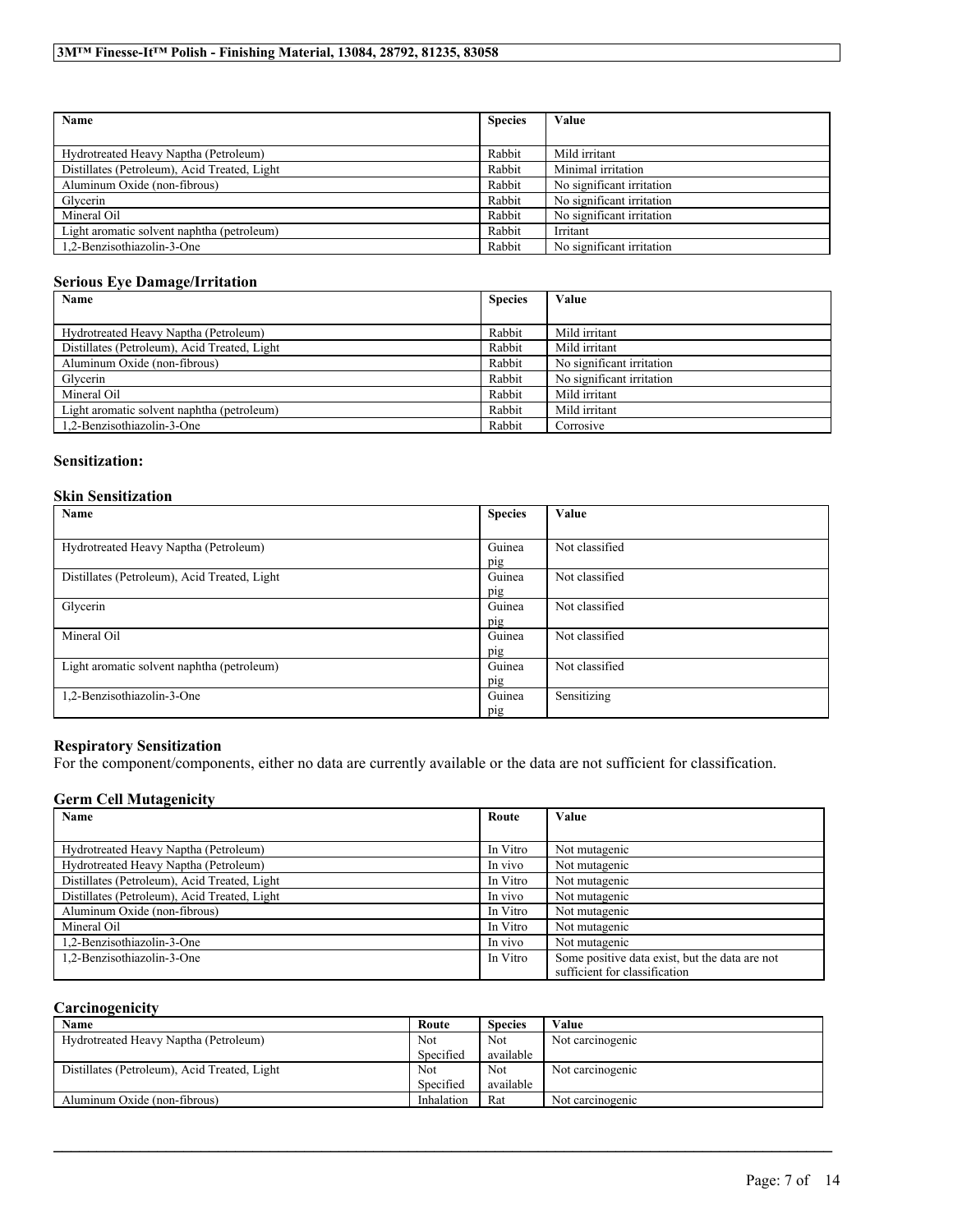| Glycerin                                   | Ingestion  | Mouse    | Some positive data exist, but the data are not<br>sufficient for classification |
|--------------------------------------------|------------|----------|---------------------------------------------------------------------------------|
| Mineral Oil                                | Dermal     | Mouse    | Not carcinogenic                                                                |
| Mineral Oil                                | Inhalation | Multiple | Not carcinogenic                                                                |
|                                            |            | animal   |                                                                                 |
|                                            |            | species  |                                                                                 |
| Light aromatic solvent naphtha (petroleum) | Inhalation | Mouse    | Some positive data exist, but the data are not                                  |
|                                            |            |          | sufficient for classification                                                   |

# **Reproductive Toxicity**

# **Reproductive and/or Developmental Effects**

| Name                                         | Route                   | Value                                  | <b>Species</b> | <b>Test Result</b>                 | <b>Exposure</b><br><b>Duration</b> |
|----------------------------------------------|-------------------------|----------------------------------------|----------------|------------------------------------|------------------------------------|
| Hydrotreated Heavy Naptha (Petroleum)        | Not<br>Specified        | Not classified for female reproduction | Rat            | <b>NOAEL Not</b><br>available      | 1 generation                       |
| Hydrotreated Heavy Naptha (Petroleum)        | <b>Not</b><br>Specified | Not classified for male reproduction   | Rat            | <b>NOAEL Not</b><br>available      | 28 days                            |
| Hydrotreated Heavy Naptha (Petroleum)        | Not<br>Specified        | Not classified for development         | Rat            | <b>NOAEL Not</b><br>available      | during<br>gestation                |
| Distillates (Petroleum), Acid Treated, Light | Not<br>Specified        | Not classified for female reproduction | Rat            | <b>NOAEL Not</b><br>available      | 1 generation                       |
| Distillates (Petroleum), Acid Treated, Light | Not.<br>Specified       | Not classified for male reproduction   | Rat            | <b>NOAEL Not</b><br>available      | 1 generation                       |
| Distillates (Petroleum), Acid Treated, Light | Not<br>Specified        | Not classified for development         | Rat            | <b>NOAEL Not</b><br>available      | 1 generation                       |
| Glycerin                                     | Ingestion               | Not classified for female reproduction | Rat            | <b>NOAEL</b><br>2.000<br>mg/kg/day | 2 generation                       |
| Glycerin                                     | Ingestion               | Not classified for male reproduction   | Rat            | <b>NOAEL</b><br>2,000<br>mg/kg/day | 2 generation                       |
| Glycerin                                     | Ingestion               | Not classified for development         | Rat            | <b>NOAEL</b><br>2.000<br>mg/kg/day | 2 generation                       |
| Mineral Oil                                  | Ingestion               | Not classified for female reproduction | Rat            | <b>NOAEL</b><br>4,350<br>mg/kg/day | 13 weeks                           |
| Mineral Oil                                  | Ingestion               | Not classified for male reproduction   | Rat            | <b>NOAEL</b><br>4,350<br>mg/kg/day | 13 weeks                           |
| Mineral Oil                                  | Ingestion               | Not classified for development         | Rat            | <b>NOAEL</b><br>4,350<br>mg/kg/day | during<br>gestation                |
| Light aromatic solvent naphtha (petroleum)   | Inhalation              | Not classified for female reproduction | Rat            | <b>NOAEL</b><br>1,500 ppm          | 2 generation                       |
| Light aromatic solvent naphtha (petroleum)   | Inhalation              | Not classified for male reproduction   | Rat            | <b>NOAEL</b><br>1,500 ppm          | 2 generation                       |
| Light aromatic solvent naphtha (petroleum)   | Inhalation              | Not classified for development         | Rat            | <b>NOAEL 500</b><br>ppm            | 2 generation                       |
| 1,2-Benzisothiazolin-3-One                   | Ingestion               | Not classified for female reproduction | Rat            | <b>NOAEL 112</b><br>mg/kg/day      | 2 generation                       |
| 1,2-Benzisothiazolin-3-One                   | Ingestion               | Not classified for male reproduction   | Rat            | <b>NOAEL 112</b><br>mg/kg/day      | 2 generation                       |
| 1,2-Benzisothiazolin-3-One                   | Ingestion               | Not classified for development         | Rat            | NOAEL 112<br>mg/kg/day             | 2 generation                       |

# **Target Organ(s)**

# **Specific Target Organ Toxicity - single exposure**

| Name                                            | Route      | Target Organ(s)                      | Value                                | Species                | <b>Test Result</b>            | Exposure<br><b>Duration</b> |
|-------------------------------------------------|------------|--------------------------------------|--------------------------------------|------------------------|-------------------------------|-----------------------------|
| <b>Hydrotreated Heavy</b><br>Naptha (Petroleum) | Inhalation | central nervous<br>system depression | May cause drowsiness or<br>dizziness | Human<br>and<br>anımal | <b>NOAEL Not</b><br>available |                             |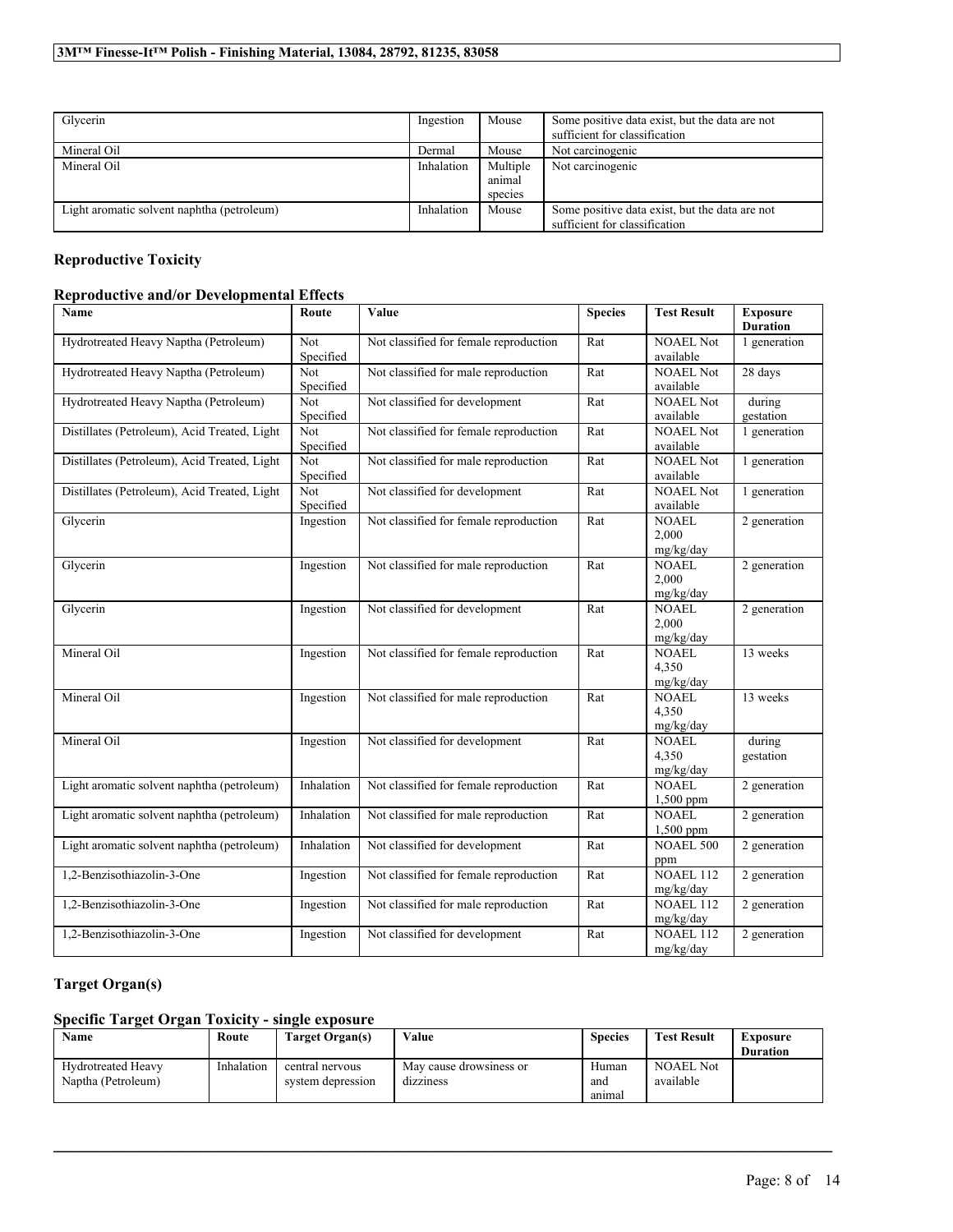| Light aromatic solvent<br>naphtha (petroleum) | Inhalation | central nervous<br>system depression | May cause drowsiness or<br>dizziness                                               | Professio<br>nal<br>judgeme<br>nt | <b>NOAEL Not</b><br>available |  |
|-----------------------------------------------|------------|--------------------------------------|------------------------------------------------------------------------------------|-----------------------------------|-------------------------------|--|
| Light aromatic solvent<br>naphtha (petroleum) | Inhalation | respiratory irritation               | Some positive data exist, but the<br>data are not sufficient for<br>classification | Professio<br>nal<br>judgeme<br>nt | <b>NOAEL Not</b><br>available |  |
| Light aromatic solvent<br>naphtha (petroleum) | Ingestion  | central nervous<br>system depression | May cause drowsiness or<br>dizziness                                               | Professio<br>nal<br>judgeme<br>nt | <b>NOAEL Not</b><br>available |  |
| 1.2-Benzisothiazolin-3-One                    | Inhalation | respiratory irritation               | Some positive data exist, but the<br>data are not sufficient for<br>classification | similar<br>health<br>hazards      | <b>NOAEL Not</b><br>available |  |

## **Specific Target Organ Toxicity - repeated exposure**

| <b>Name</b>                      | Route      | <b>Target Organ(s)</b>                                                                       | Value                                                                              | <b>Species</b> | <b>Test Result</b>            | <b>Exposure</b><br><b>Duration</b> |
|----------------------------------|------------|----------------------------------------------------------------------------------------------|------------------------------------------------------------------------------------|----------------|-------------------------------|------------------------------------|
| Aluminum Oxide (non-<br>fibrous) | Inhalation | pneumoconiosis                                                                               | Some positive data exist, but the<br>data are not sufficient for<br>classification | Human          | NOAEL Not<br>available        | occupational<br>exposure           |
| Aluminum Oxide (non-<br>fibrous) | Inhalation | pulmonary fibrosis                                                                           | Not classified                                                                     | Human          | <b>NOAEL Not</b><br>available | occupational<br>exposure           |
| Glycerin                         | Inhalation | respiratory system  <br>heart   liver   kidney<br>and/or bladder                             | Not classified                                                                     | Rat            | <b>NOAEL 3.91</b><br>mg/l     | 14 days                            |
| Glycerin                         | Ingestion  | endocrine system  <br>hematopoietic<br>system   liver  <br>kidney and/or<br>bladder          | Not classified                                                                     | Rat            | NOAEL<br>10,000<br>mg/kg/day  | 2 years                            |
| Mineral Oil                      | Ingestion  | hematopoietic<br>system                                                                      | Not classified                                                                     | Rat            | NOAEL<br>1,381<br>mg/kg/day   | 90 days                            |
| Mineral Oil                      | Ingestion  | liver   immune<br>system                                                                     | Not classified                                                                     | Rat            | NOAEL<br>1.336<br>mg/kg/day   | 90 days                            |
| 1,2-Benzisothiazolin-3-<br>One   | Ingestion  | liver   hematopoietic<br>system   eyes  <br>kidney and/or<br>bladder   respiratory<br>system | Not classified                                                                     | Rat            | <b>NOAEL 322</b><br>mg/kg/day | 90 days                            |
| 1,2-Benzisothiazolin-3-<br>One   | Ingestion  | heart   endocrine<br>system   nervous<br>system                                              | Not classified                                                                     | Rat            | <b>NOAEL 150</b><br>mg/kg/day | 28 days                            |

### **Aspiration Hazard**

| Name                                         | Value             |
|----------------------------------------------|-------------------|
| Hydrotreated Heavy Naptha (Petroleum)        | Aspiration hazard |
| Distillates (Petroleum), Acid Treated, Light | Aspiration hazard |
| Mineral Oil                                  | Aspiration hazard |
| Light aromatic solvent naphtha (petroleum)   | Aspiration hazard |

Please contact the address or phone number listed on the first page of the SDS for additional toxicological information **on this material and/or its components.**

# **SECTION 12: Ecological information**

The information below may not be consistent with the material classification in Section 2 if specific ingredient **classifications are mandated by a competent authority. Additional information leading to material classification in** Section 2 is available upon request. In addition, environmental fate and effects data on ingredients may not be reflected in this section because an ingredient is present below the threshold for labeling, an ingredient is not expected to be available for exposure, or the data is considered not relevant to the material as a whole.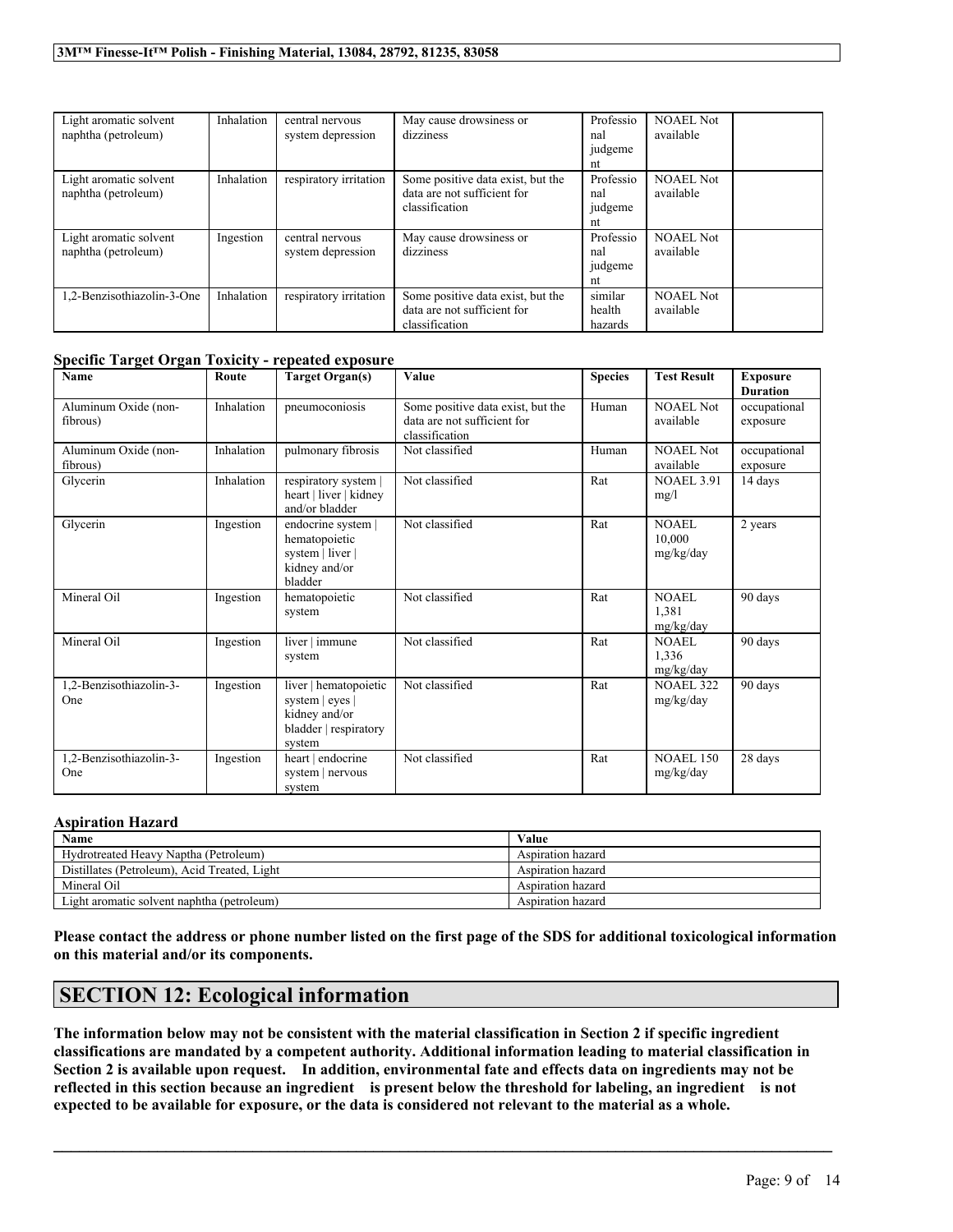# **12.1. Toxicity**

## **Acute aquatic hazard:**

GHS Acute 3: Harmful to aquatic life.

# **Chronic aquatic hazard:**

GHS Chronic 3: Harmful to aquatic life with long lasting effects

No product test data available

| <b>Material</b>    | $\text{Cas}\;#$      | Organism                   | <b>Type</b>  | <b>Exposure</b> | <b>Test Endpoint Test Result</b> |                       |
|--------------------|----------------------|----------------------------|--------------|-----------------|----------------------------------|-----------------------|
| Hydrotreated       | 64742-48-9           | Green Algae                | Experimental | 72 hours        | <b>EL50</b>                      | $>1,000 \text{ mg}/1$ |
| Heavy Naptha       |                      |                            |              |                 |                                  |                       |
| (Petroleum)        |                      |                            |              |                 |                                  |                       |
| Hydrotreated       | 64742-48-9           | Rainbow Trout Experimental |              | 96 hours        | LL50                             | $>1,000 \text{ mg}/1$ |
| Heavy Naptha       |                      |                            |              |                 |                                  |                       |
| (Petroleum)        |                      |                            |              |                 |                                  |                       |
| Hydrotreated       | 64742-48-9           | Water flea                 | Experimental | 48 hours        | <b>EL50</b>                      | $>1,000 \text{ mg}/1$ |
| Heavy Naptha       |                      |                            |              |                 |                                  |                       |
| (Petroleum)        |                      |                            |              |                 |                                  |                       |
| Hydrotreated       | 64742-48-9           | Green Algae                | Experimental | 72 hours        | <b>NOEL</b>                      | $100$ mg/l            |
| Heavy Naptha       |                      |                            |              |                 |                                  |                       |
| (Petroleum)        |                      |                            |              |                 |                                  |                       |
| Aluminum           | 1344-28-1            |                            | Experimental | 96 hours        | LC50                             | $>100$ mg/l           |
| Oxide (non-        |                      |                            |              |                 |                                  |                       |
| fibrous)           |                      |                            |              |                 |                                  |                       |
| Aluminum           | 1344-28-1            | Green algae                | Experimental | 72 hours        | EC <sub>50</sub>                 | $>100$ mg/l           |
| Oxide (non-        |                      |                            |              |                 |                                  |                       |
| fibrous)           |                      |                            |              |                 |                                  |                       |
| Aluminum           | 1344-28-1            | Water flea                 | Experimental | 48 hours        | LC50                             | $>100$ mg/l           |
| Oxide (non-        |                      |                            |              |                 |                                  |                       |
| fibrous)           |                      |                            |              |                 |                                  |                       |
| Aluminum           | 1344-28-1            | Green algae                | Experimental | 72 hours        | <b>NOEC</b>                      | $>100$ mg/l           |
| Oxide (non-        |                      |                            |              |                 |                                  |                       |
| fibrous)           |                      |                            |              |                 |                                  |                       |
| <b>Distillates</b> | $64742 - 14 - 9$     | Green Algae                | Estimated    | 72 hours        | <b>EL50</b>                      | $>1,000 \text{ mg}/1$ |
| (Petroleum),       |                      |                            |              |                 |                                  |                       |
| Acid Treated,      |                      |                            |              |                 |                                  |                       |
| Light              |                      |                            |              |                 |                                  |                       |
| <b>Distillates</b> | 64742-14-9           | Rainbow Trout Estimated    |              | 96 hours        | LL50                             | $>1,000 \text{ mg}/1$ |
| (Petroleum),       |                      |                            |              |                 |                                  |                       |
| Acid Treated,      |                      |                            |              |                 |                                  |                       |
| Light              |                      |                            |              |                 |                                  |                       |
| <b>Distillates</b> | 64742-14-9           | Water flea                 | Estimated    | 48 hours        | <b>EL50</b>                      | $>1,000 \text{ mg/l}$ |
| (Petroleum),       |                      |                            |              |                 |                                  |                       |
| Acid Treated,      |                      |                            |              |                 |                                  |                       |
| Light              |                      |                            |              |                 |                                  |                       |
| <b>Distillates</b> | 64742-14-9           | Green Algae                | Estimated    | 72 hours        | <b>NOEL</b>                      | $>1,000 \text{ mg}/1$ |
| (Petroleum),       |                      |                            |              |                 |                                  |                       |
| Acid Treated,      |                      |                            |              |                 |                                  |                       |
| Light              |                      |                            |              |                 |                                  |                       |
| Glycerin           | $56 - 81 - 5$        | Bacteria                   | Experimental | 16 hours        | <b>NOEC</b>                      | $10,000$ mg/l         |
| Glycerin           | $56 - 81 - 5$        | Rainbow Trout              | Experimental | 96 hours        | LC50                             | 54,000 mg/l           |
| Glycerin           | $\overline{56-81-5}$ | Water flea                 | Experimental | 48 hours        | LC50                             | $1,955$ mg/l          |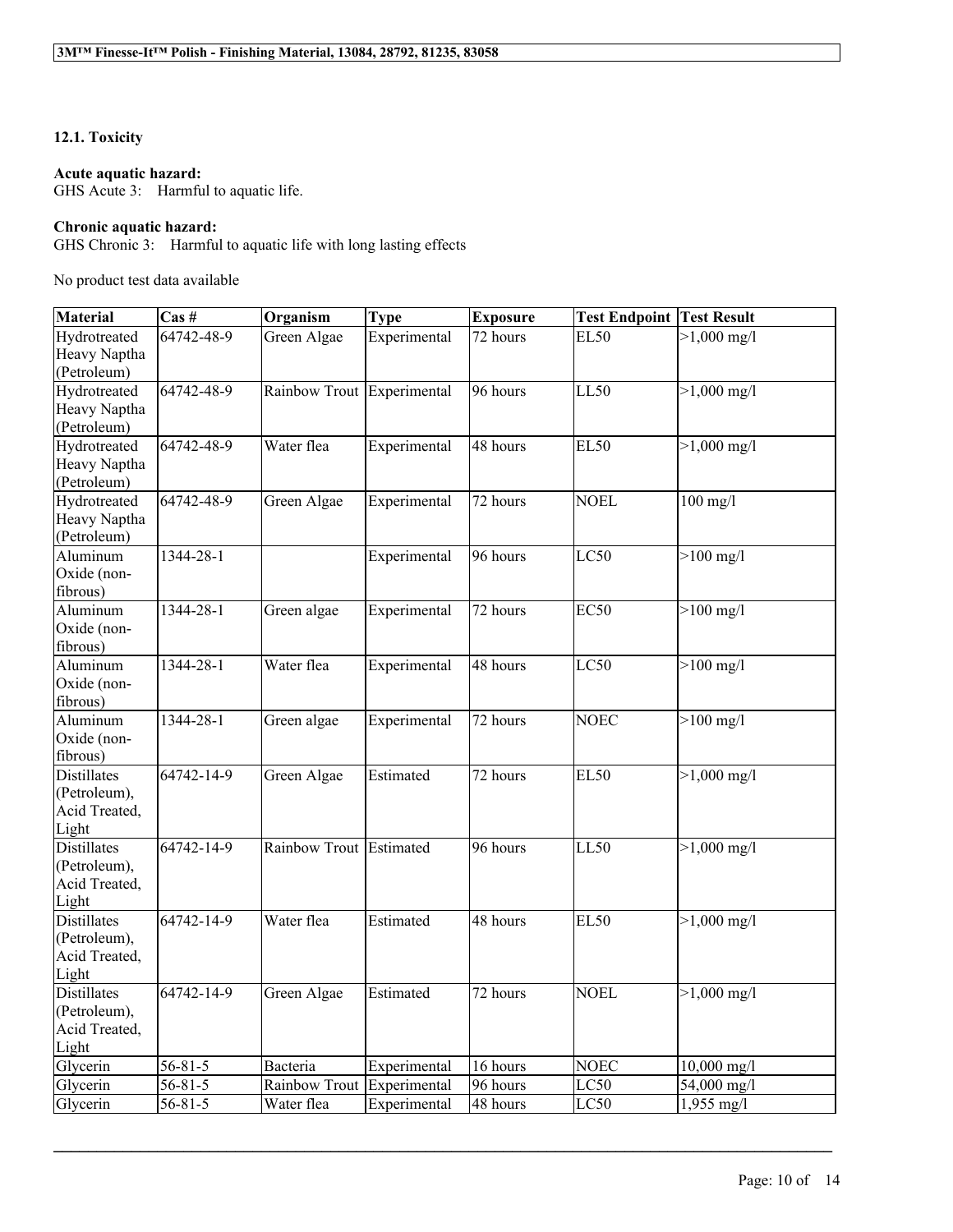| Mineral Oil                                      | 8042-47-5       | Water flea                  | Estimated    | 48 hours | <b>EL50</b> | $>100$ mg/l                             |
|--------------------------------------------------|-----------------|-----------------------------|--------------|----------|-------------|-----------------------------------------|
| Mineral Oil                                      | 8042-47-5       | Bluegill                    | Experimental | 96 hours | LL50        | $>100$ mg/l                             |
| Mineral Oil                                      | 8042-47-5       | Green algae                 | Estimated    | 72 hours | <b>NOEL</b> | $100$ mg/l                              |
| Mineral Oil                                      | 8042-47-5       | Water flea                  | Estimated    | 21 days  | <b>NOEL</b> | $>100$ mg/l                             |
| Light aromatic<br>solvent naphtha<br>(petroleum) | 64742-95-6      | Fathead<br>Minnow           | Estimated    | 96 hours | LL50        | $8.2$ mg/l                              |
| Light aromatic<br>solvent naphtha<br>(petroleum) | 64742-95-6      | Green Algae                 | Estimated    | 72 hours | <b>EL50</b> | $7.9$ mg/l                              |
| Light aromatic<br>solvent naphtha<br>(petroleum) | 64742-95-6      | Water flea                  | Estimated    | 48 hours | <b>EL50</b> | $3.2 \text{ mg}/l$                      |
| Light aromatic<br>solvent naphtha<br>(petroleum) | 64742-95-6      | Green Algae                 | Estimated    | 72 hours | <b>NOEL</b> | $0.22 \text{ mg}/1$                     |
| Light aromatic<br>solvent naphtha<br>(petroleum) | 64742-95-6      | Water flea                  | Experimental | 21 days  | <b>NOEL</b> | $2.6$ mg/l                              |
| $1,2-$<br>Benzisothiazoli<br>n-3-One             | 2634-33-5       | Green algae                 | Experimental | 72 hours | <b>EC50</b> | $0.11$ mg/l                             |
| $1,2-$<br>Benzisothiazoli<br>n-3-One             | 2634-33-5       | Pacific oyster              | Experimental | 48 hours | <b>EC50</b> | $0.062$ mg/l                            |
| $1,2-$<br>Benzisothiazoli<br>n-3-One             | 2634-33-5       | Rainbow Trout Experimental  |              | 96 hours | LC50        | $1.6$ mg/l                              |
| $\overline{1,2}$<br>Benzisothiazoli<br>n-3-One   | $2634 - 33 - 5$ | Water flea                  | Experimental | 48 hours | <b>EC50</b> | $2.9$ mg/l                              |
| $1,2-$<br>Benzisothiazoli<br>n-3-One             | $2634 - 33 - 5$ | Green algae                 | Experimental | 72 hours | <b>NOEC</b> | $0.0403$ mg/l                           |
| $1.2 -$<br>Benzisothiazoli<br>n-3-One            | 2634-33-5       | Bobwhite quail Experimental |              | 14 days  | LD50        | $\sqrt{617}$ mg per kg of<br>bodyweight |

# **12.2. Persistence and degradability**

| <b>Material</b> | <b>CAS No.</b> | <b>Test Type</b> | Duration | <b>Study Type</b> | <b>Test Result</b> | Protocol                    |
|-----------------|----------------|------------------|----------|-------------------|--------------------|-----------------------------|
| Hydrotreated    | 64742-48-9     | Experimental     | 28 days  | Biological        | 80%%               | OECD 301F -                 |
| Heavy Naptha    |                | Biodegradation   |          | Oxygen            | <b>BOD/ThBOD</b>   | Manometric Respiro          |
| (Petroleum)     |                |                  |          | Demand            |                    |                             |
| Aluminum        | 1344-28-1      | Data not         |          |                   | N/A                |                             |
| Oxide (non-     |                | lavailbl-        |          |                   |                    |                             |
| fibrous)        |                | insufficient     |          |                   |                    |                             |
| Distillates     | 64742-14-9     | Estimated        | 28 days  | Biological        | 69 %               | OECD 301F -                 |
| (Petroleum),    |                | Biodegradation   |          | Oxygen            | <b>BOD/ThBOD</b>   | Manometric Respiro          |
| Acid Treated,   |                |                  |          | Demand            |                    |                             |
| Light           |                |                  |          |                   |                    |                             |
| Glycerin        | $56 - 81 - 5$  | Experimental     | 14 days  | Biological        | 63 %               | <b>OECD 301C - MITI (I)</b> |
|                 |                | Biodegradation   |          | Oxygen            | <b>BOD/ThBOD</b>   |                             |
|                 |                |                  |          | Demand            |                    |                             |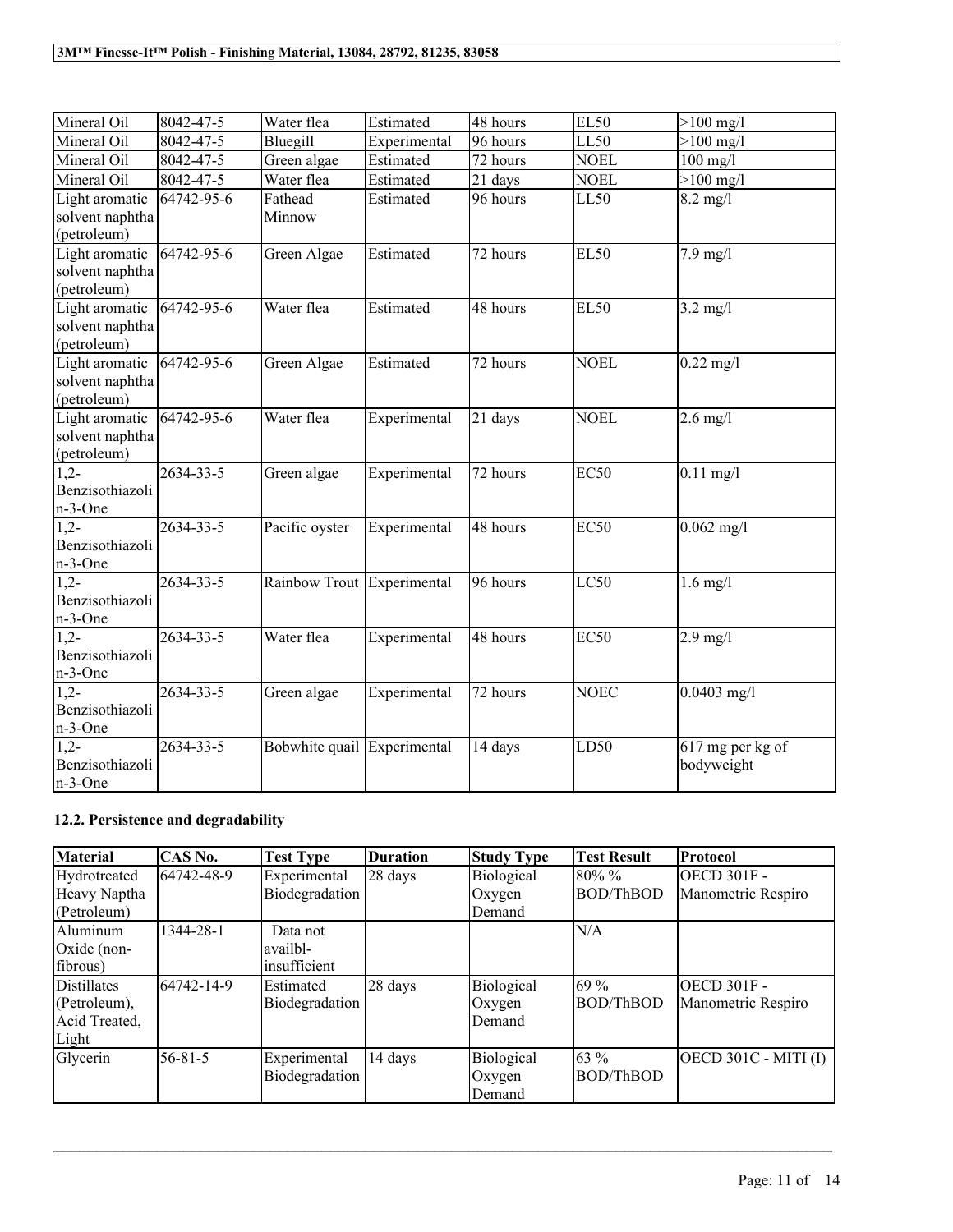| Mineral Oil                   | 8042-47-5 | Experimental        | $ 28 \text{ days} $ | Carbon dioxide $\vert 0\%$ weight |            | <b>OECD 301B - Mod.</b>  |
|-------------------------------|-----------|---------------------|---------------------|-----------------------------------|------------|--------------------------|
|                               |           | Biodegradation      |                     | evolution                         |            | Sturm or CO2             |
| Light aromatic $ 64742-95-6 $ |           | <b>Estimated</b>    | $ 28 \text{ days} $ | Biological                        | 78 %BOD/CO | $IOECD 301F -$           |
| solvent naphtha               |           | Biodegradation      |                     | Oxygen                            | D          | Manometric Respiro       |
| (petroleum)                   |           |                     |                     | Demand                            |            |                          |
| $1,2-$                        | 2634-33-5 | <b>Experimental</b> | $ 28 \text{ days} $ | Biological                        | $10\%$     | $[OECD 301C - MITI (I)]$ |
| Benzisothiazoli               |           | Biodegradation      |                     | Oxygen                            | BOD/ThBOD  |                          |
| $n-3$ -One                    |           |                     |                     | Demand                            |            |                          |

# **12.3. Bioaccumulative potential**

| <b>Material</b> | CAS No.       | <b>Test Type</b>      | <b>Duration</b> | <b>Study Type</b>     | <b>Test Result</b> | Protocol            |
|-----------------|---------------|-----------------------|-----------------|-----------------------|--------------------|---------------------|
| Hydrotreated    | 64742-48-9    | Data not              | N/A             | N/A                   | N/A                | N/A                 |
| Heavy Naptha    |               | available or          |                 |                       |                    |                     |
| (Petroleum)     |               | insufficient for      |                 |                       |                    |                     |
|                 |               | classification        |                 |                       |                    |                     |
| Aluminum        | 1344-28-1     | Data not              | N/A             | N/A                   | N/A                | N/A                 |
| Oxide (non-     |               | available or          |                 |                       |                    |                     |
| fibrous)        |               | insufficient for      |                 |                       |                    |                     |
|                 |               | classification        |                 |                       |                    |                     |
| Distillates     | 64742-14-9    | Data not              | N/A             | N/A                   | N/A                | N/A                 |
| (Petroleum),    |               | available or          |                 |                       |                    |                     |
| Acid Treated,   |               | insufficient for      |                 |                       |                    |                     |
| Light           |               | classification        |                 |                       |                    |                     |
| Glycerin        | $56 - 81 - 5$ | Experimental          |                 | Log of                | $-1.76$            | Non-standard method |
|                 |               | Bioconcentrati        |                 | Octanol/H2O           |                    |                     |
|                 |               | on                    |                 | part. coeff           |                    |                     |
| Mineral Oil     | 8042-47-5     | Data not              | N/A             | N/A                   | N/A                | N/A                 |
|                 |               | available or          |                 |                       |                    |                     |
|                 |               | insufficient for      |                 |                       |                    |                     |
|                 |               | classification        |                 |                       |                    |                     |
| Light aromatic  | 64742-95-6    | Estimated             | 42 days         | Bioaccumulatio 598    |                    | OECD 305E-Bioaccum  |
| solvent naphtha |               | <b>BCF-Carp</b>       |                 | n Factor              |                    | Fl-thru fis         |
| (petroleum)     |               |                       |                 |                       |                    |                     |
| $1,2-$          | 2634-33-5     | Experimental          | 56 days         | Bioaccumulatio $6.62$ |                    | similar to OECD 305 |
| Benzisothiazoli |               | <b>BCF</b> - Bluegill |                 | n Factor              |                    |                     |
| n-3-One         |               |                       |                 |                       |                    |                     |
| $1,2-$          | 2634-33-5     | Experimental          |                 | Log of                | 1.45               | OECD 107 log Kow    |
| Benzisothiazoli |               | Bioconcentrati        |                 | Octanol/H2O           |                    | shke flsk mtd       |
| $n-3$ -One      |               | on                    |                 | part. coeff           |                    |                     |

# **12.4. Mobility in soil**

Please contact manufacturer for more details

# **12.5 Other adverse effects**

No information available

# **SECTION 13: Disposal considerations**

# **13.1. Disposal methods**

According to the Environmental Quality (Scheduled Wastes) Regulations 2005, scheduled waste has to be sent to a prescribed premise for recycling, treatment or disposal. Please approach Kualiti Alam for proper schedule waste classification and disposal.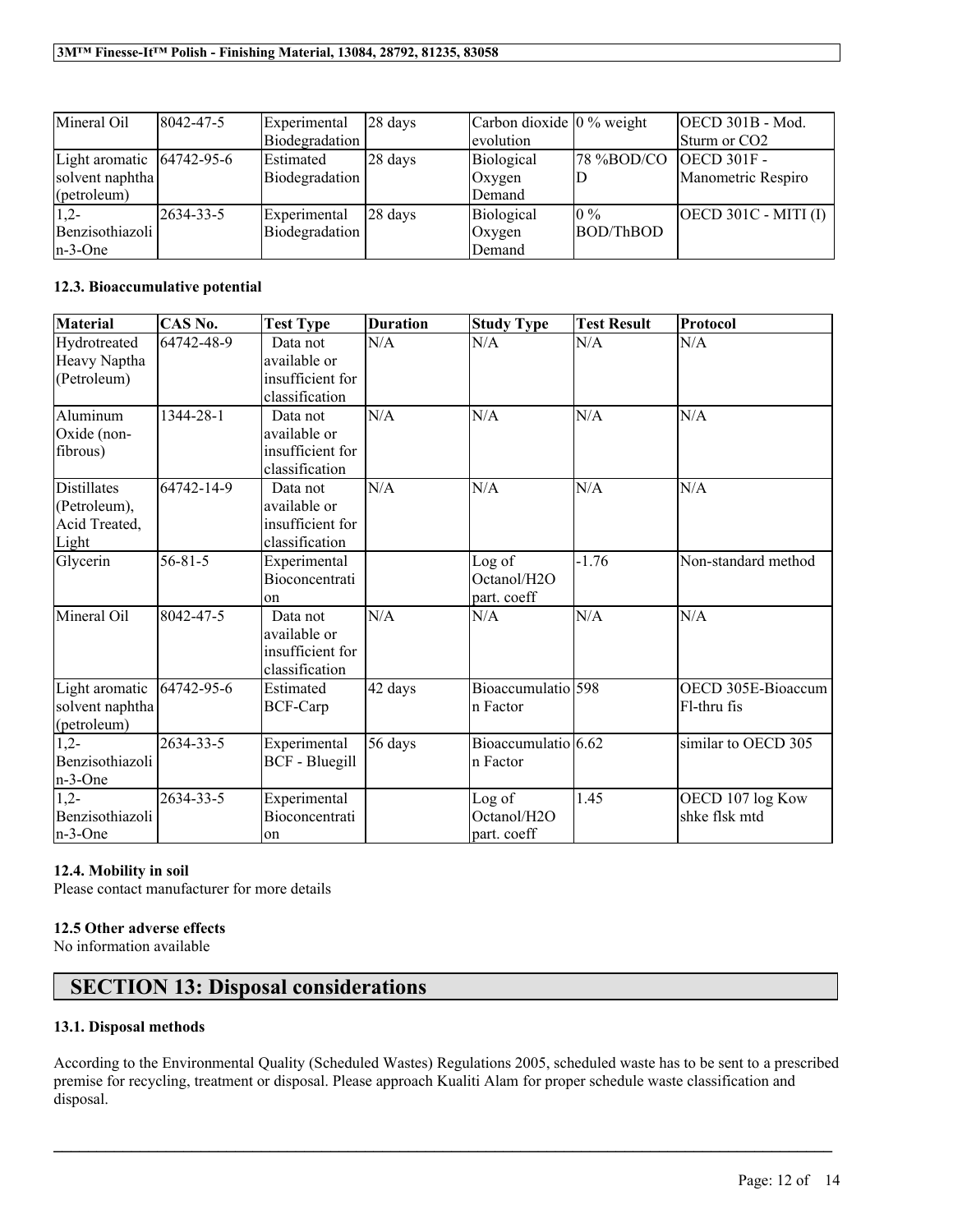# **SECTION 14: Transport Information**

Not hazardous for transportation.

## **Marine Transport (IMDG)**

**UN Number:**None assigned. **Proper Shipping Name:**None assigned. **Technical Name:**None assigned. **Hazard Class/Division:**None assigned. **Subsidiary Risk:**None assigned. **Packing Group:**None assigned. **Limited Quantity:**None assigned. **Marine Pollutant:** None assigned. **Marine Pollutant Technical Name:** None assigned. **Other Dangerous Goods Descriptions:** None assigned.

**Air Transport (IATA)**

**UN Number:**None assigned. **Proper Shipping Name:**None assigned. **Technical Name:**None assigned. **Hazard Class/Division:**None assigned. **Subsidiary Risk:**None assigned. **Packing Group:**None assigned. **Limited Quantity:**None assigned. **Marine Pollutant:** None assigned. **Marine Pollutant Technical Name:** None assigned. **Other Dangerous Goods Descriptions:** None assigned.

Transportation classifications are provided as a customer service. As for shipping, YOU remain responsible for complying with all applicable laws and regulations, including proper transportation classification and packaging. 3M's transportation classifications are based on product formulation, packaging, 3M policies and 3M's understanding of applicable current regulations. 3M does not guarantee the accuracy of this classification information. This information applies only to transportation classification and not the packaging, labeling or marking requirements. The above information is only for reference. If you are shipping by air or ocean, YOU are advised to check & meet applicable regulatory requirements.

# **SECTION 15: Regulatory information**

# **15.1. Safety, health and environmental regulations/legislation specific for the substance or mixture**

# **Global inventory status**

Contact 3M for more information. The components of this material are in compliance with the provisions of the Korea Chemical Control Act. Certain restrictions may apply. Contact the selling division for additional information. The components of this material are in compliance with the provisions of Australia National Industrial Chemical Notification and Assessment Scheme (NICNAS). Certain restrictions may apply. Contact the selling division for additional information. The components of this material are in compliance with the provisions of Philippines RA 6969 requirements. Certain restrictions may apply. Contact the selling division for additional information. The components of this product are in compliance with the new substance notification requirements of CEPA. This product complies with Measures on Environmental Management of New Chemical Substances. All ingredients are listed on or exempt from on China IECSC inventory. The components of this product are in compliance with the chemical notification requirements of TSCA. All required components of this product are listed on the active portion of the TSCA Inventory.